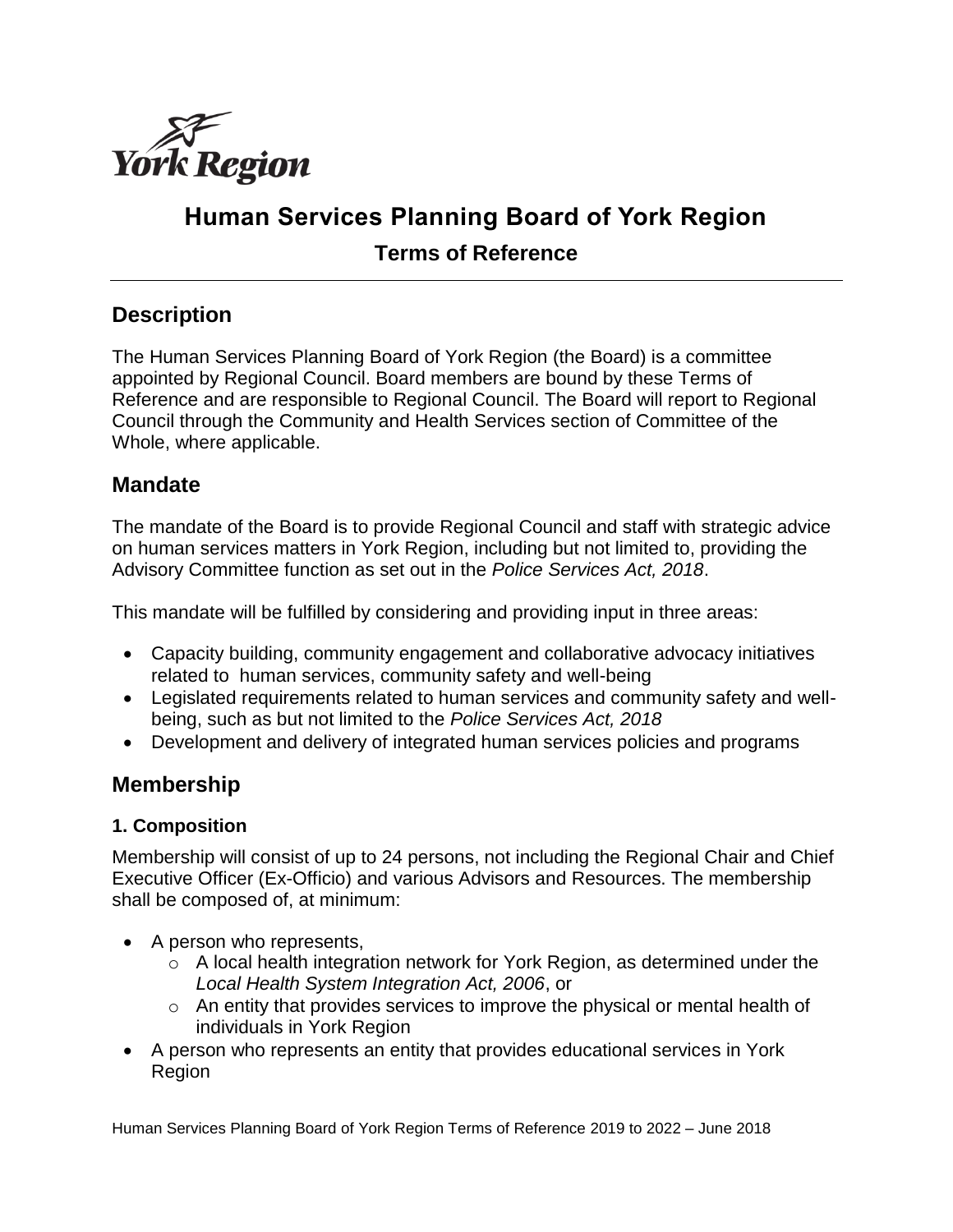- A person who represents an entity that provides community or social services in York Region, if there is such an entity
- A person who represents an entity that provides community or social services to children or youth in York Region, if there is such an entity
- A person who represents an entity that provides custodial services to children or youth in York Region, if there is such an entity
- A person who represents the York Region Police Service Board
- Any other person prescribed in regulation
- One to four members of Regional Council
- Community Leaders
- The Regional Chair and Chief Executive Officer is an ex-officio member
- Advisors and Resources such as key representatives from a cross section of senior level governments or community offices.

Advisors and Resources shall generally serve in an advisory role and provide advice to the Board on funding opportunities and policy developments from governments and community offices they represent. Advisors and Resources will be invited to attend Board meetings but it is not a requirement. The Regional Chair and Chief Executive Officer as an ex-officio member will be invited to attend Board meetings but it is not a requirement.

Regional Council has final approval of the members and shall consider the need to ensure that the Board is representative of the municipalities, having regard for the diversity of the population of York Region and to be consistent with other advisory committees to Council.

Members will be required to sign the Human Services Planning Board of York Region Membership Responsibility Agreement (Appendix 1).

## **2. Qualifications**

To support delivery of the Board's mandate, preference will be given to persons at executive levels representing the highest levels of authority within an organization in York Region in a human services sector that benefits York Region residents, or has indepth knowledge, experience and influence within the human services sector.

#### **3. Terms of Office**

Members appointed to the Board will serve for a term of up to four years to coincide with the term of Regional Council. Members remain eligible for reappointment after each municipal election.

## **4. Recruitment**

A Selection Committee comprised of the Regional Chair, the Chief Administrative Officer and the Commissioner of Community and Health Services are responsible for recruiting Board members.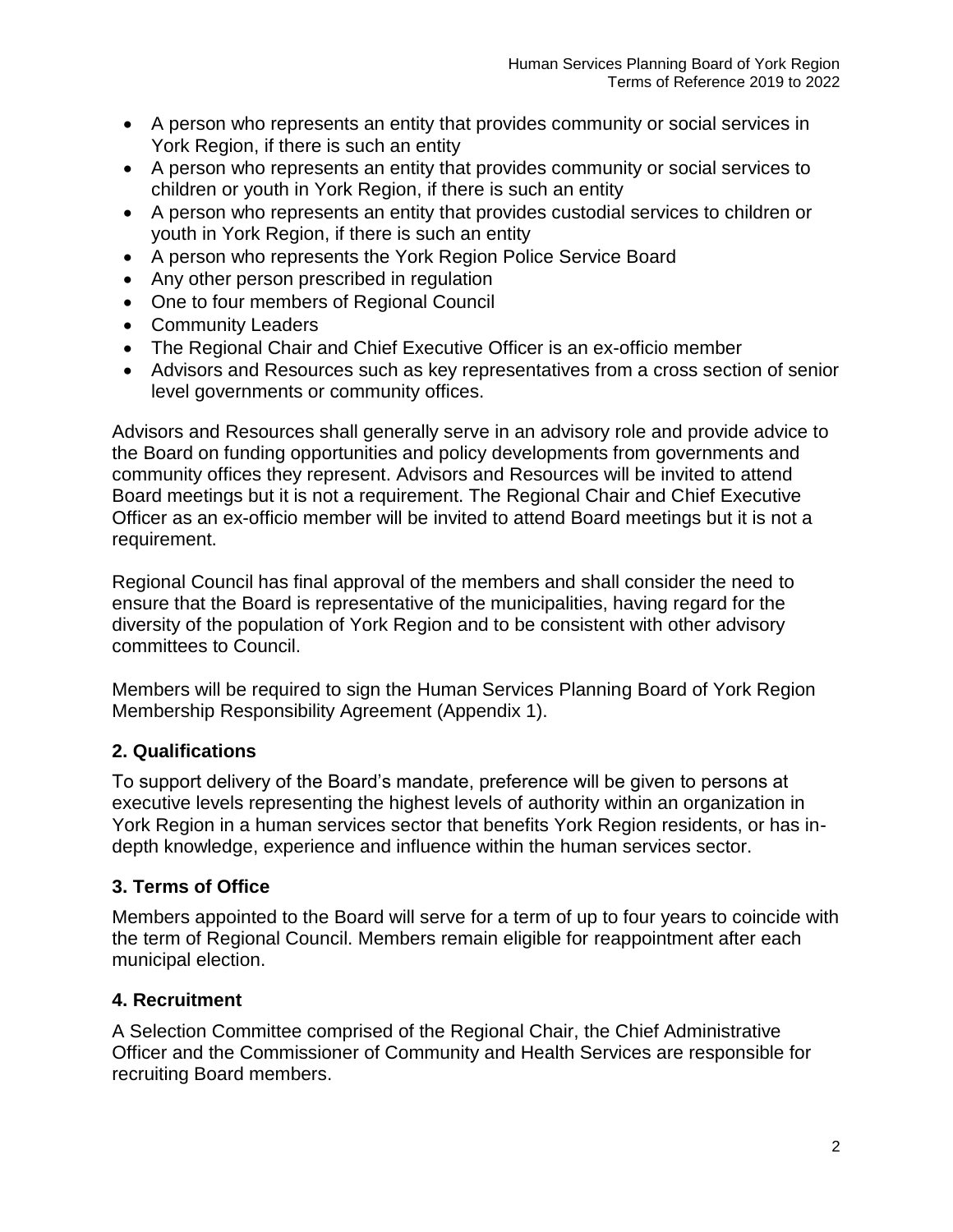Candidates shall provide formal confirmation of acceptance to the Selection Committee's formal invitation. The list of prospective members endorsed by the Selection Committee shall be presented to Regional Council for approval and appointment.

## **5. Appointment of Co-Chairs**

Board Co-Chairs shall be appointed by the Regional Chair or York Region Council. One Co-Chair position shall be a member of Regional Council and the other Co-Chair shall be a member of the Board.

## **6. Membership Review**

The membership may be reviewed and evaluated annually by Regional Council or the Regional Chair based on the ability of members to carry out responsibilities outlined in the Human Services Planning Board of York Region Membership Responsibility Agreement. Council has the ability to remove members should they fail to fulfill the responsibilities of the Membership Responsibility Agreement.

## **7. Resignation of Members**

Resignation of a member during the term of the Board must be given in writing to the Co-Chairs. Regional Council may choose not to fill a vacancy, except where a resignation will leave the Board unable to meet the minimum composition.

In order to maintain a high level of commitment, members may be required to resign if they have been absent for three consecutive meetings without good cause.

## **8. Reimbursement of Expenses**

Members of the Board serve without remuneration. Members who are persons with disabilities will be provided with the resources related to their disability and that are deemed necessary for them to fully participate on the Board.

## **Meetings**

A majority of the membership with at least one Co-Chair shall constitute a quorum, unless the membership is comprised of an even number, in which case the quorum is one-half of the membership.

Board meetings shall be scheduled on a quarterly basis, with no less than three meetings held per year. A public meeting with full membership must be held at least once per year. Additional meetings may be scheduled as required at the call of the Co-Chairs. Meetings will generally be held at the York Region Administrative Centre, located at 17250 Yonge Street in Newmarket.

The Board, by resolution or through its Co-Chairs, may invite any individual, interest group, agency or consultant to appear at a meeting of the Board or of a Working Group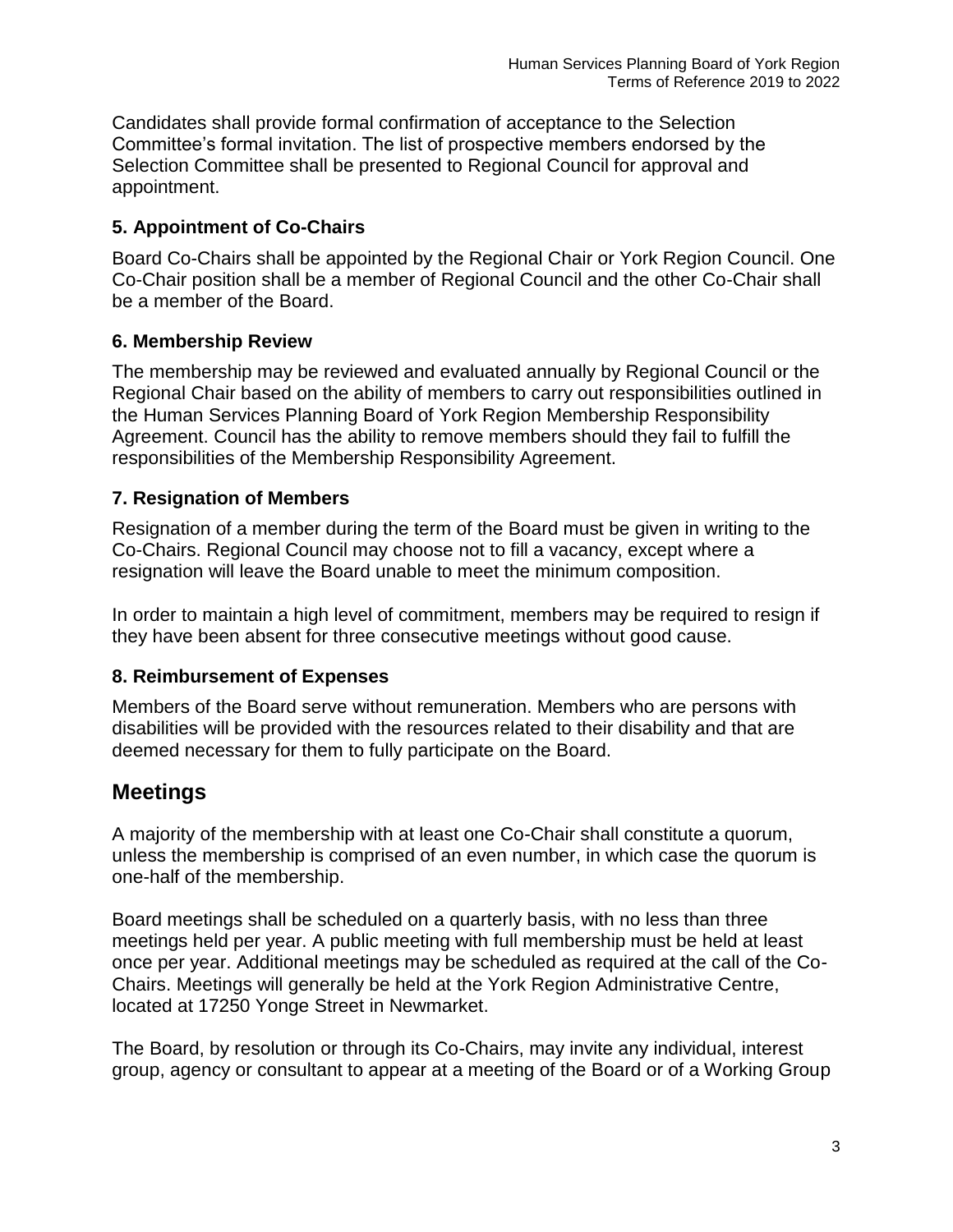as a delegation or to submit or present information which will assist the Board in carrying out its mandate.

## **Structure**

## **1. Organizational Structure**



Figure 1 – Organizational structure for the Human Services Planning Board of York Region

## **2. Advisory Committee**

The Board will also serve as an advisory committee for legislative requirements and other issues related to human services and community safety and well-being as part of its mandate. Legislative requirements include but are not limited to the *Police Services Act, 2018*.

## **3. Management Team**

The Human Services Planning Board of York Region Management Team will provide leadership to the Board, including agenda review and approval, direction, procedural guidance and other applicable matters. The Management Team will be comprised of the Board Co-Chairs, Commissioner of Community and Health Services. The Co-Chairs will provide guidance, direction and community perspective and the Commissioner of Community and Health Services will set the agenda, bring forward Regional priorities, and provide procedural guidance.

## **4. Working Groups**

The Board, in consultation with the Board Management Team, may establish working groups as required to undertake specific initiatives to address issues or legislated requirements related to human services matters. Working groups shall report to the Board.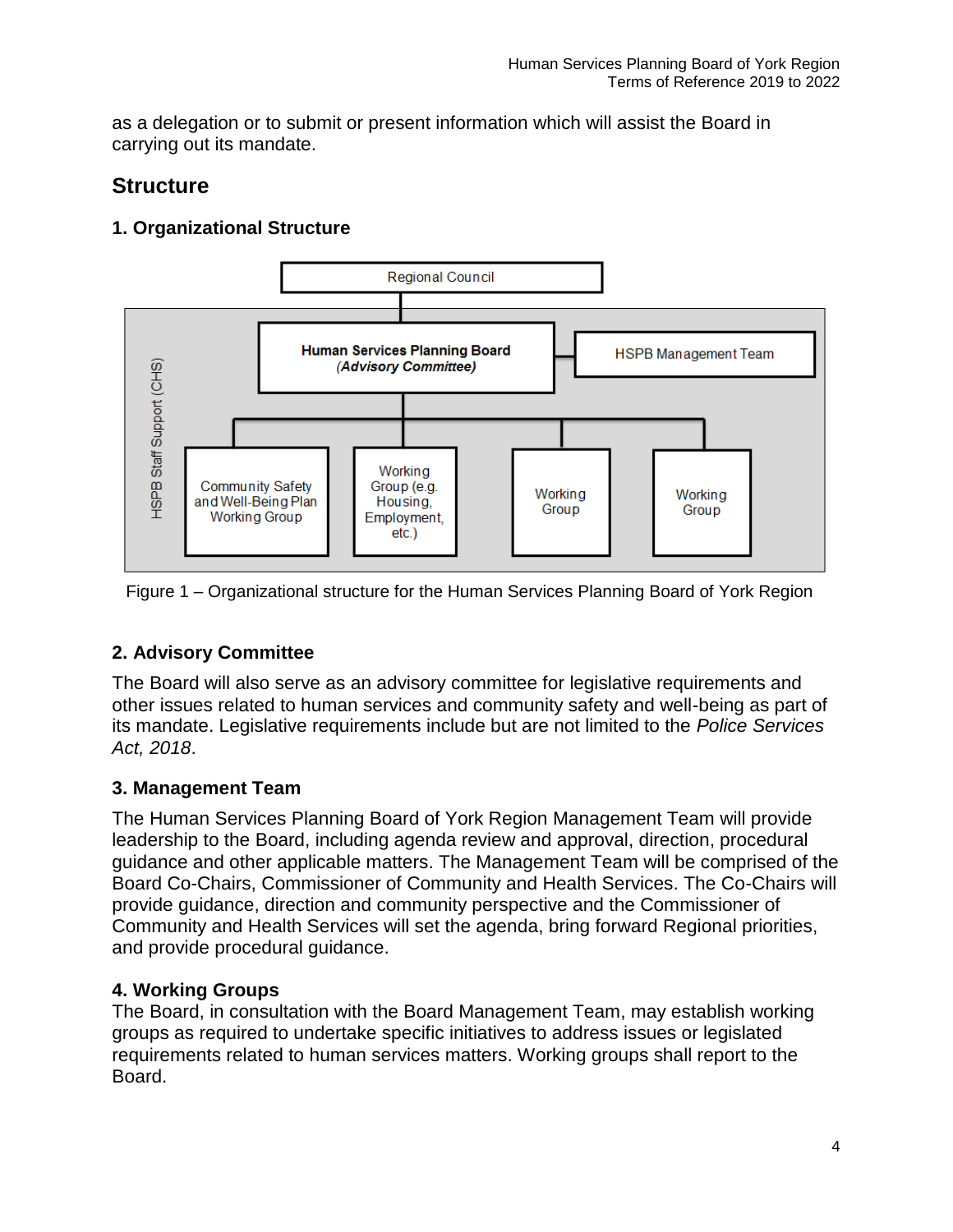Working groups shall be chaired by a Board member (or a designate) and may include non-members (such as non-elected representatives of local municipalities, provincial or federal governments, agencies, organizations and community members). Non-members of the Board appointed to a working group shall be required to sign the Human Services Planning Board of York Region Membership Responsibility Agreement (Appendix 1). A Project Charter shall be prepared for each group where appropriate and approved by the Board. Members of the Board shall participate on a minimum of one working group, where possible.

Membership of working groups will be decided by Co-Chairs. Working groups, by resolution or through its Chair(s), may also invite any individual, interest group, agency or consultant to appear at a meeting as a delegation or to submit or present information which will assist the group in carrying out its mandate.

A Community Safety and Well-Being Plan working group will be established to undertake the legislated requirement to develop a Community Safety and Well-Being Plan.

## **5. Staff Support**

Community and Health Services Department staff will provide expertise and assistance to the Board, its Management Team and Working Groups. Regional staff will coordinate involvement of other Regional Departments and agencies as necessary, and prepare communications and materials as required by the work of the Board.

## **6. Resources**

Expenses and other resources for the normal ongoing work of the Board shall be provided as part of the Region's operating budget.

## **Conduct and Procedures**

## **1. General**

Where not otherwise specified in these Terms of Reference, conduct and procedures of the Board will be governed by the relevant policies and procedures of the Board.

## **2. Conflict of Interest**

Member conflict of interest matters will be addressed through the Human Services Planning Board of York Region Membership Responsibility Agreement.

## **3. Reporting Structure**

The Commissioner of Community and Health Services will report the Board's work plans and activity to Regional Council through the Community and Health Services section of Committee of the Whole.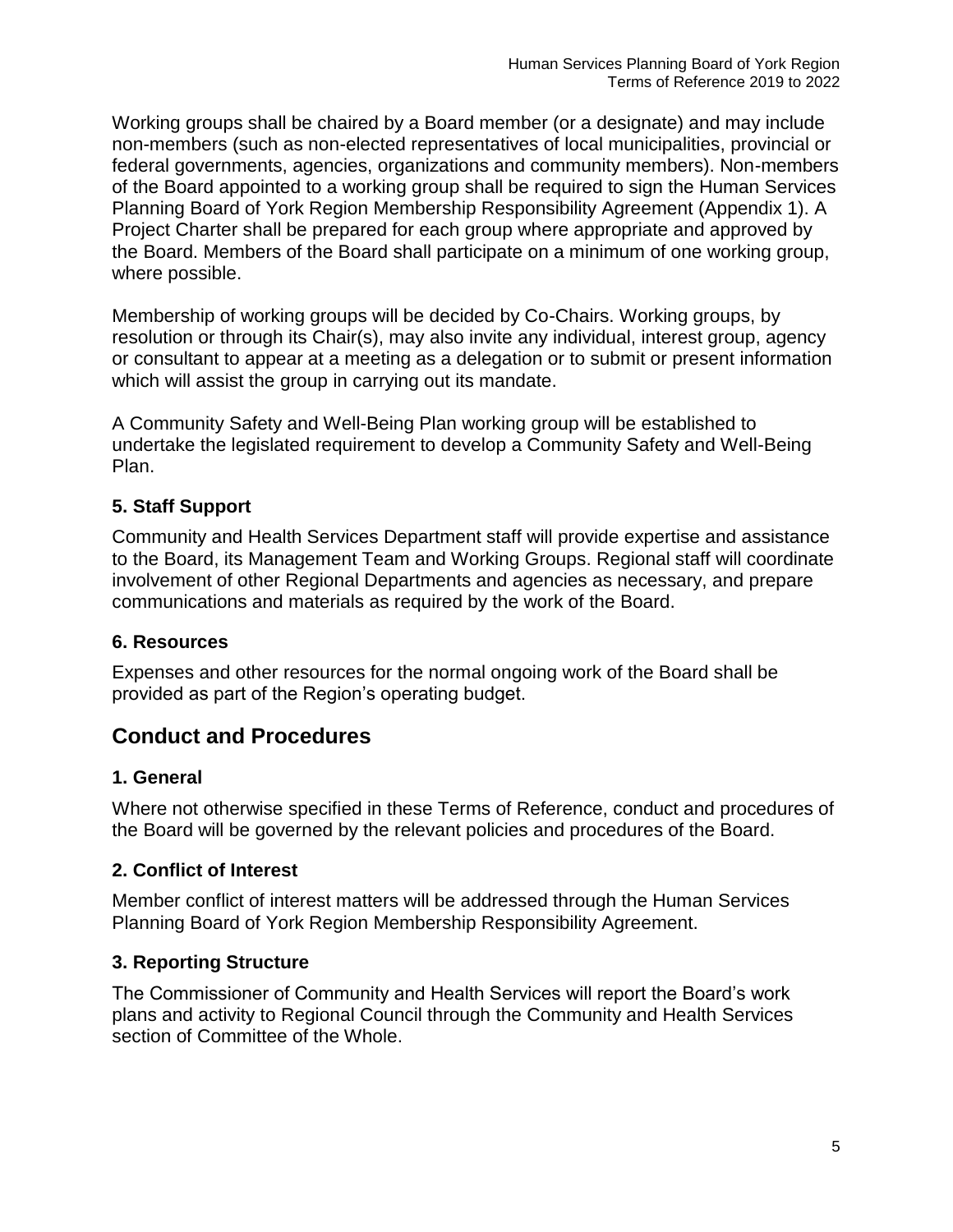#### **4. Amendments to the Terms of Reference**

These Terms of Reference will be reviewed and amended to meet legislative or strategic direction changes as appropriate, or in the fourth year of every Regional Council term.

Regional Council will have the authority to make changes to these Terms of Reference as required.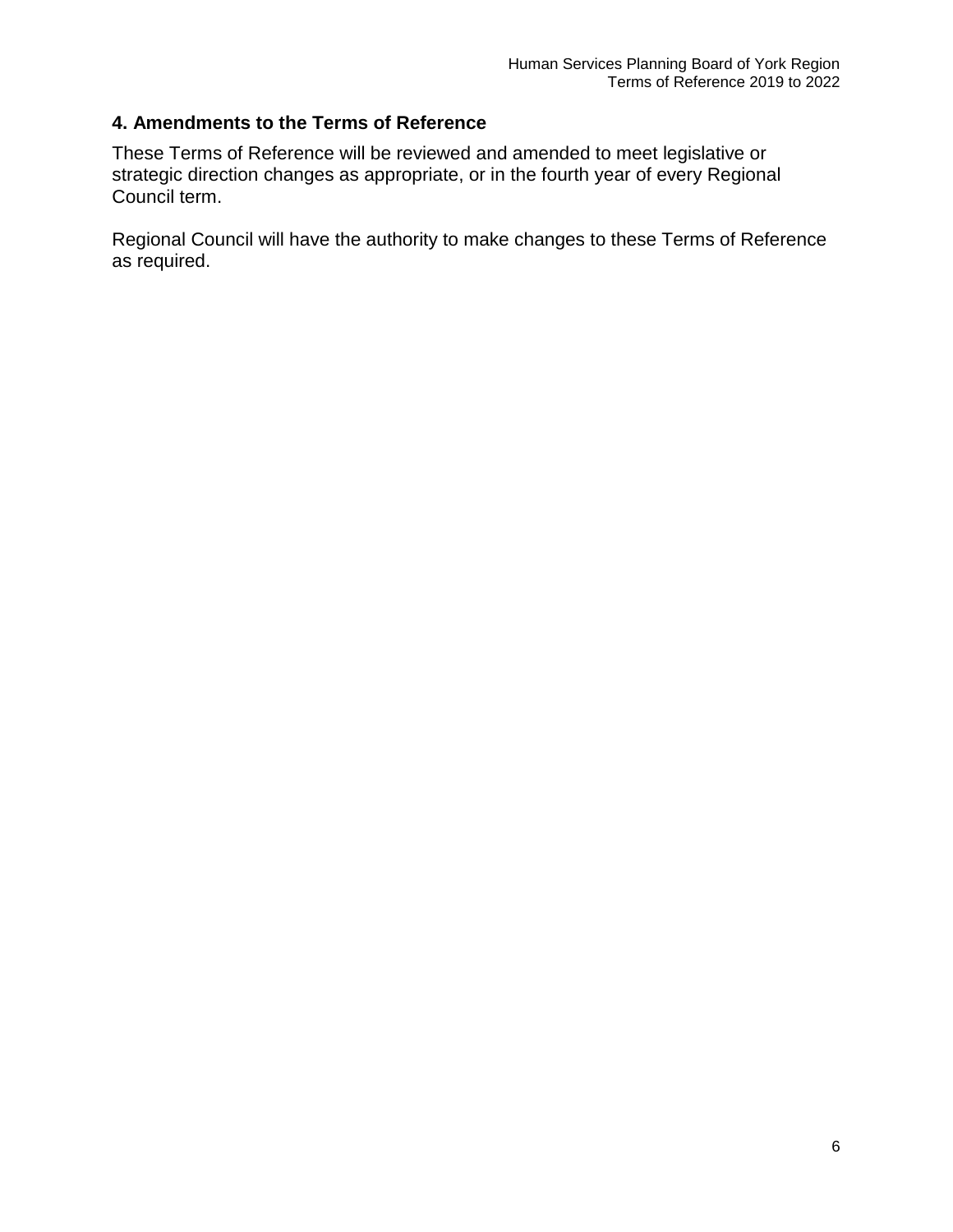## Appendix 1



## **Membership Responsibility Agreement**

I, \_\_\_\_\_\_\_\_\_\_\_\_\_\_\_\_\_\_\_\_\_\_\_\_\_\_\_\_\_\_\_\_\_\_, understand that I have the following responsibilities as

a member of:

 $\Box$  The Human Services Planning Board of York Region and its working groups

A working group of the Human Services Planning Board of York Region

My role is to provide Regional Council and staff with advice regarding human services matters in York Region.

As a member of the Human Services Planning Board of York Region or one of its working groups, I understand and agree to carry out the responsibilities set out in this Membership Responsibility Agreement and further detailed in the Terms of Reference.

I understand that if I fail to fulfill those responsibilities, I may be removed as a member of the Human Services Planning Board of York Region or one of its working groups.

## **Responsibilities**

- 1. It is considered a conflict of interest if I give advice, in the course of carrying out my duties, that directly benefits my personal, financial or business interests, or the personal, financial or business interests of my immediate family, being my parent, my spouse or my child.
- 2. I am ultimately responsible and accountable for using good judgment in the course of carrying out my duties.
- 3. If I am asked to speak publicly to an organization or professional association as a member of the Human Services Planning Board of York Region or one of its working groups I must notify the Region.
- 4. If I choose to speak as a private citizen at a conference, meeting or other public forum and I am not speaking as a representative of the Region, I understand that I do not appear to represent the opinion or policy of the Region and may not present any information I have received or reviewed as a result of my membership on the Human Services Planning Board of York Region or one of its working groups.
- 5. If I am approached by the media I will refer all inquiries to the Region's Community and Health Services Department.
- 6. I understand that the information discussed at the Human Services Planning Board of York Region meetings may become public record.
- 7. I will not use confidential information shared with the Human Services Planning Board of York Region or one of its working groups for personal, financial or business use without written consent from the Region.
- 8. I will not use the Human Services Planning Board of York Region mail, phone or email communication list, or those of its working groups, for personal or business purposes